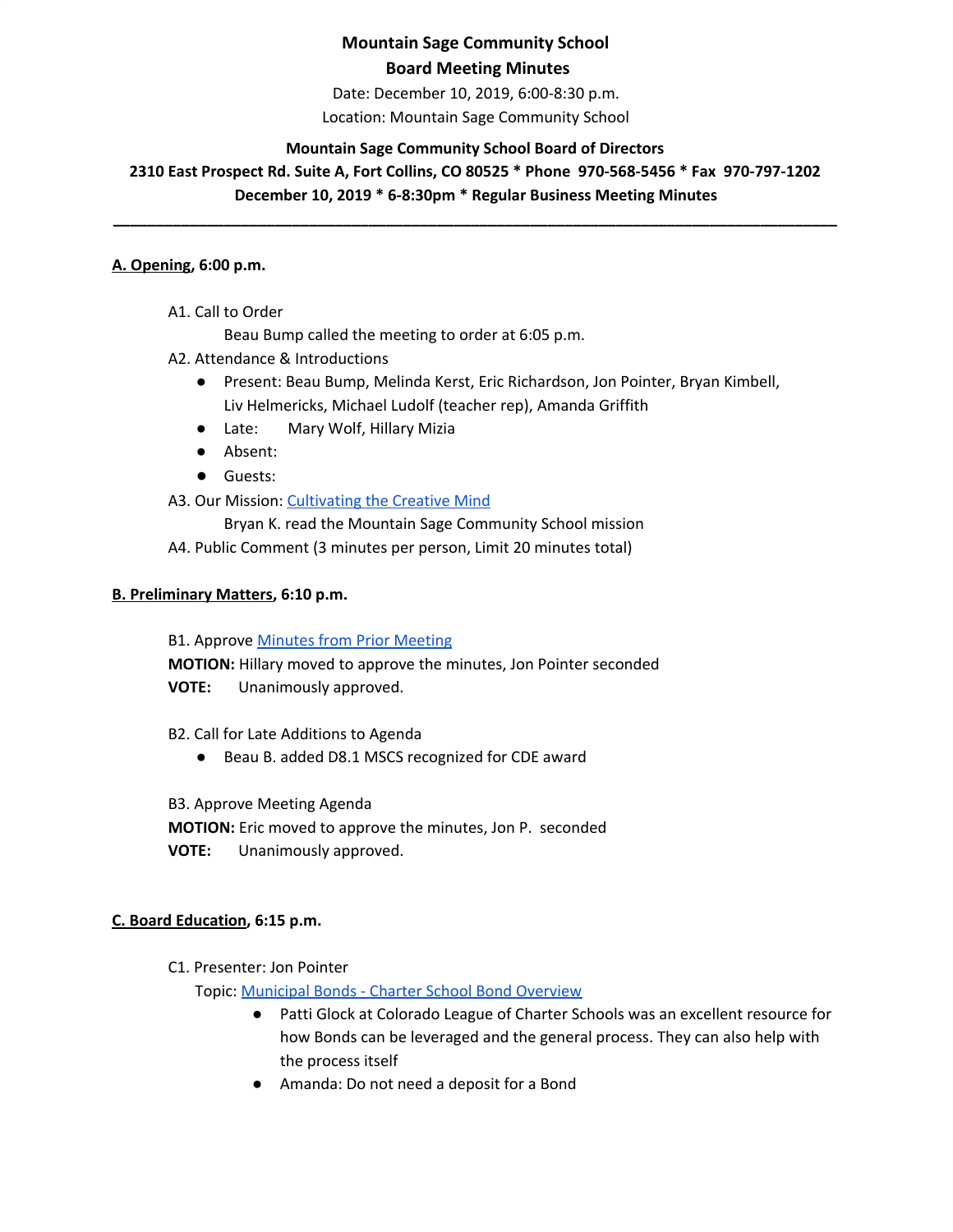Date: December 10, 2019, 6:00-8:30 p.m. Location: Mountain Sage Community School

C2. Next Month Presenter: Beau Bump Topic: Overview of Law Impacting Board Practices

#### **D. Regular Business, 6:25 p.m.**

D1. Consent Agenda (Confirm Consent Designation)

D1.1 Policy Review (i.e. no discussion, if item is pulled, move to section D3):

D1.1.2 Nov policies: [IKE](https://drive.google.com/open?id=1I3D9PZVQfAxLNnHPvh6lJbelu0b2F11KL5qVag1aSuo)

D1.1.3 Dec Policies : [IHBIA-R](https://docs.google.com/document/d/1JRkdkYWq7uaLIitD7G1WfFAfpVbhHGkTMyxxicz7u6s) (remove), [IHBIB](https://docs.google.com/document/d/1Zz1OFZCVyJdwitGBMUUujm6x19cMgFdUDZ5IUHliViQ) (remove), [JJG,](https://drive.google.com/open?id=1hksktTEx_XBmC49HSQvtHLIZNv89QglWCcCpdSE2tXo) [KEC-E,](https://drive.google.com/open?id=13WeIgPh5RUYm-Ya6XARAHpn0dXkEOy7EcM0RxEOf-Rs) [KHC](https://drive.google.com/open?id=1UKzxW5Cw0PCMIPfKCc090xDouTwKFZUvrymaAmziVUI), [KJ](https://drive.google.com/open?id=1nnaJnUOI03goqRYWhziJRp1PN9WvoA663_CNOTQSudE)

**MOTION:** Mary moved to approve the policies on the consent agenda,

Melinda seconded

**VOTE:** Unanimously approved.

D2. Revised Budget Review and Approval

D2.1 Budget Notes for Board [regarding](https://docs.google.com/document/d/10iaPKQOwwQmp8n_vfa5C-ixRe8CdHVFXBTyu0IH68hM/edit?usp=sharing) Revisions - Business Manager Amanda Griffith D2.2 **[Budget](https://drive.google.com/file/d/0BwYnvoGpYgfKQWdYLVJqeEtHYXJTaXJxTVR1RUlfaURueDZJ/view?usp=sharing) (Revised Nov 22 by MSCS Business Manager)** 

Gratitude expressed by Liv and the board to Amanda Griffith and the Finance

#### Committee

**MOTION:** Jon P. moved to approve the revised budget, seconded by Bryan K.

**VOTE:** Unanimously approved.

## D3. School Policy Discussions

D3.1 MSCS Policy Review [Guidelines/Procedure](https://docs.google.com/document/d/1u8ShOV3kEX192OtZtSJ3ZH9IY_M6MqVyaK5HLtCC2dI/edit?usp=sharing)

D3.2 New policies (need/discussion): [GCKAA](https://docs.google.com/document/d/1Merv1El9rhyfwYMXGs8uSGLrXBBh4bO79vgPTclIKW4/edit?usp=sharing), [JS](https://docs.google.com/document/d/1rf5GBWs-YOgZhMLOzJxPMH3JRSSvb52K1Sytz0KNBiU/edit?usp=sharing)

D3.2 Nov policies: [GDQD](https://docs.google.com/document/d/1Ewwb0RIPZasF4ZmW7YUI-MQyvjgK7_aGBF7_874vNm8/edit?usp=sharing), [IGDA,](https://docs.google.com/document/d/1ONFLsWwDw5QlA0qGKI4D_B0HvphriPoS0YBWOq-vUs0/edit?usp=sharing) [GCQC/GCQD](https://docs.google.com/document/d/1D6Iny5P4TJOC1MrB8k0ZQvLsrddkCSKXYFmPRUw2HMo/edit), [IGF-R](https://drive.google.com/open?id=1miaI655qSVx0mkoge_Ogf0wfQe_WHysQOHWy3E8vP_4) (clean + all review),

[IJOA](https://drive.google.com/open?id=127iMJeasFSKC9cgptf53Po-Lt65l7qPxlFaFTCDx8Bc) (still needs work), [IJOA-R](https://drive.google.com/open?id=10D8cL9gSGsZ4qw0McfOHYMYGB72Y2tjHtReRjqjzPfw) (still needs work), [IKC](https://drive.google.com/open?id=1cgaogQY3tVvadtDpqK5bu3_PBjTILUTrKFvVYDPN50o), [JFBA](https://drive.google.com/open?id=1m83NJgTOFSnZcpq29US3wrK9G-vkSo7I16H8EIPojG0)

Policies reviewed and predominantly revisions were accepted (comments above the exception).

D3.3 Dec Policies : [JQ](https://drive.google.com/open?id=115IW9s0E6ypNZh50sUOOMpCKQFH_zLlkyJ42R2nRlVM) (did not get to: [KEC](https://drive.google.com/open?id=108m23bf4wN-nGySmWFhaqPyzr6OifhWuoCBYjYqfRoE), [KEF,](https://drive.google.com/open?id=1PkGD_XBOAP-jL2JqiAmeD62EL9Bty99a5dJvoddx_ho) [KEF-E,](https://drive.google.com/open?id=1gyWLSVji-NgBz--ucR7Yg7-mEroi6UyBq1-j4_SS3as) [KJ-R](https://docs.google.com/document/d/1Y4ZRTfhnfaBxuilXfk0sCEiIzcjzBLQFw72AJVi7ZmQ))

D3.4 PSD Policies: No policy updates documented in 10/8 and 10/22 meetings.

## D4. Review [Strategic](https://drive.google.com/file/d/1bIEAL8S8NnDx9PPJRR79h1dLsXFMCh-t/view?usp=sharing) Plan

D5. School Director's Report

D5.1 2020-2021 Draft MSCS Calendar (pdf) **MOTION:** Beau B. moved to approve the MSCS Calendar, seconded by Jon P.. **VOTE:** Unanimously approved.

D5.2 Draft PSD calendars for [upcoming](https://www.psdschools.org/your-district/calendars) years D5.3 [Homeschool](https://docs.google.com/document/d/1FmEtezboub8xX6vTa35FbMPQVMIJuRftAt-qZx88pGw/edit) Enrichment Expansion, Draft doc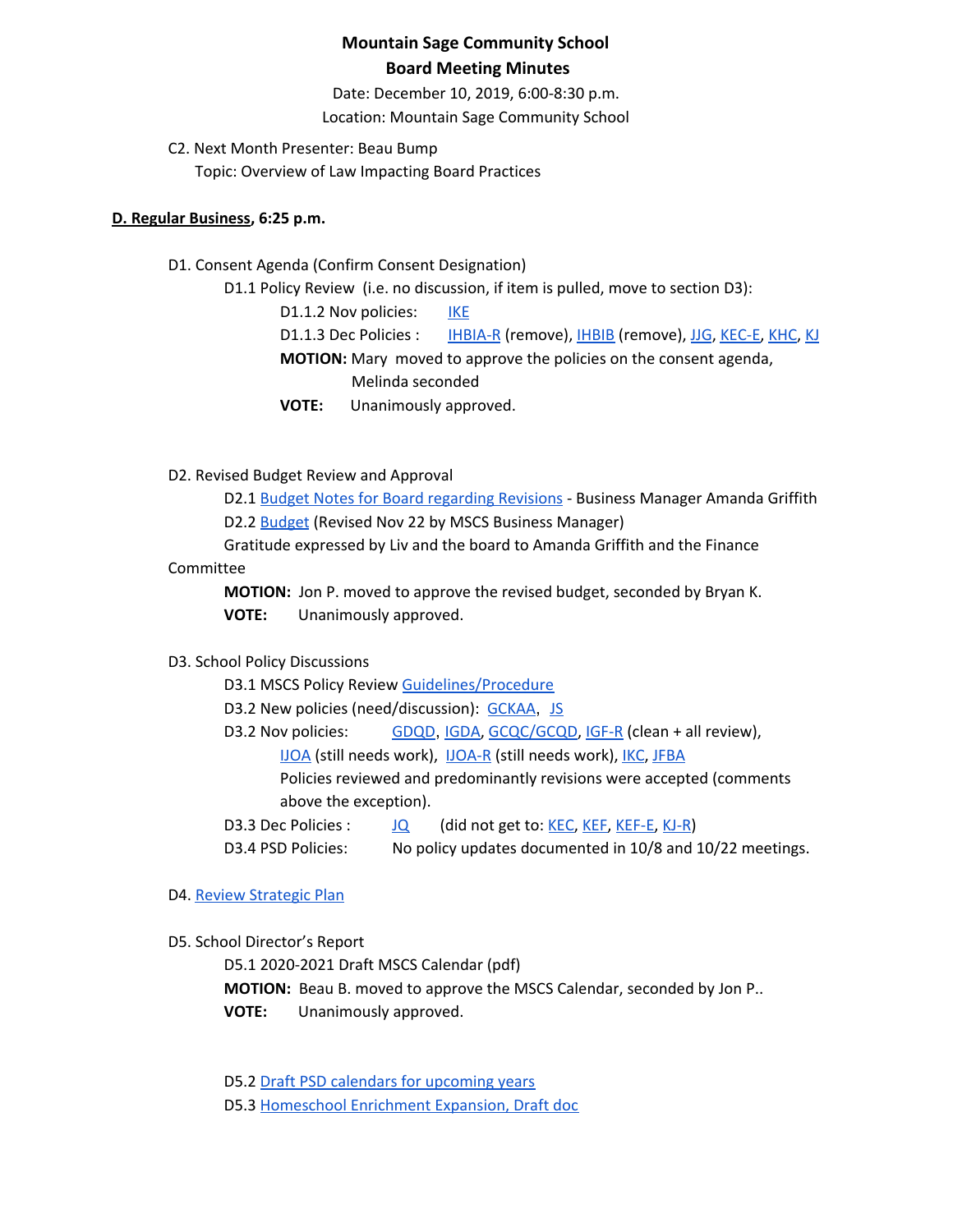Date: December 10, 2019, 6:00-8:30 p.m. Location: Mountain Sage Community School

#### D5.4 [Enrollment](https://www.mountainsage.org/) Events

D5.5 Three Stream of Support - draft [document](https://drive.google.com/file/d/0BwYnvoGpYgfKVEQyRDc1Nnd3bnVta2kxSmthYkhpZmppSXBr/view?usp=sharing) (discuss in Jan meeting) D5.6 AED at MSCS, **PSD Info to [consider](https://www.psdschools.org/schools/safety-and-emergencies/automated-external-defibrillator-program)** (discuss in Jan meeting)

- D6. Committee Updates
	- D6.1 Finance Committee Update ([Report](https://docs.google.com/document/d/1rsYNiz4YsHz33Y4erLSWEfQG8HnuehCHOF_Syxgn7fg/edit?usp=sharing))
	- D6.2 Facilities Committee Update [\(Report](https://docs.google.com/document/d/1HsP0qYbHq5NOI-_mlFAZw-ao4R9jG6ocL7aAyHc23-4/edit?usp=sharing))
	- D6.3 Fundraising Committee Update
	- D6.4 School Accountability Committee Update
	- D6.5 Board Logistics Committee Update ([Repo](https://docs.google.com/document/d/1U_VOvUp0nCl3Q5Hj5xmINUQfU_ahzeJFHhADQETB5oM)rt)

## D7. Items of the Month (from Board [calendar](https://docs.google.com/document/d/12S6s-qevYMsnj8Cr2yw6uMO7S7hL3gz2oKvXZk5ZndQ/edit?usp=sharing))

- D7.1 [Nov] Director mid-yr check-in w/ Board President/Director scheduled.
- D7.2 [Nov] Approve calendar for upcoming Calendar year Secretary/Director
- D7.3 [Dec] Thank you cards to faculty and staff Board

**AI:** Melinda - to make sure she received cards for all staff and distribute "Thank You" cards to to the staff on 12/11.

- D7.4 [Dec] Discuss format and assign tasks for February Town Hall Board
- D7.5 [Dec] Parent and Faculty Survey (review/update) [\[changes\]](https://docs.google.com/document/d/1iyLxyFU3synch9aDkYP7qKanJZlTUFXJHwr5PyqLBbY/edit?usp=sharing) Logistics
- D7.6 [Jan] Agenda item to approve location for posting meeting info Secretary
- D7.7 [Jan] Review Director Evaluation Survey President
- D7.8 [Jan] Prepare for February Town Hall Board
	- **AI:** Beau Send e-mail to Board regarding Town Hall format
- D7.9 [Jan] Send Parent and Faculty Survey to School Director who distributes Logist.
- D8. Scheduling Matters

D8.1 PSD Board of Education Jan. 14 meeting, 6:30 p. m. (location: JSSC) MSCS recognized for CDE award

D9. Miscellaneous

D9.1 - Alumni Night Recap

#### **E. Closing, 8:20 p.m.**

- E1. List Assigned Action Items
- E2. Review [Upcoming](https://www.mountainsage.org/calendar.html) School Calendar Events, Board Member Attendance
- E3. Call for Final Comments

Board would like to recognize the hard work that went into the Winter Faire festival. **AI:** Melinda - Write "Thank You" letter to Parent Circle from the board for their amazing

- event.
- E4. Move to Adjourn

**Board meeting adjourned at 8:30 p.m.**